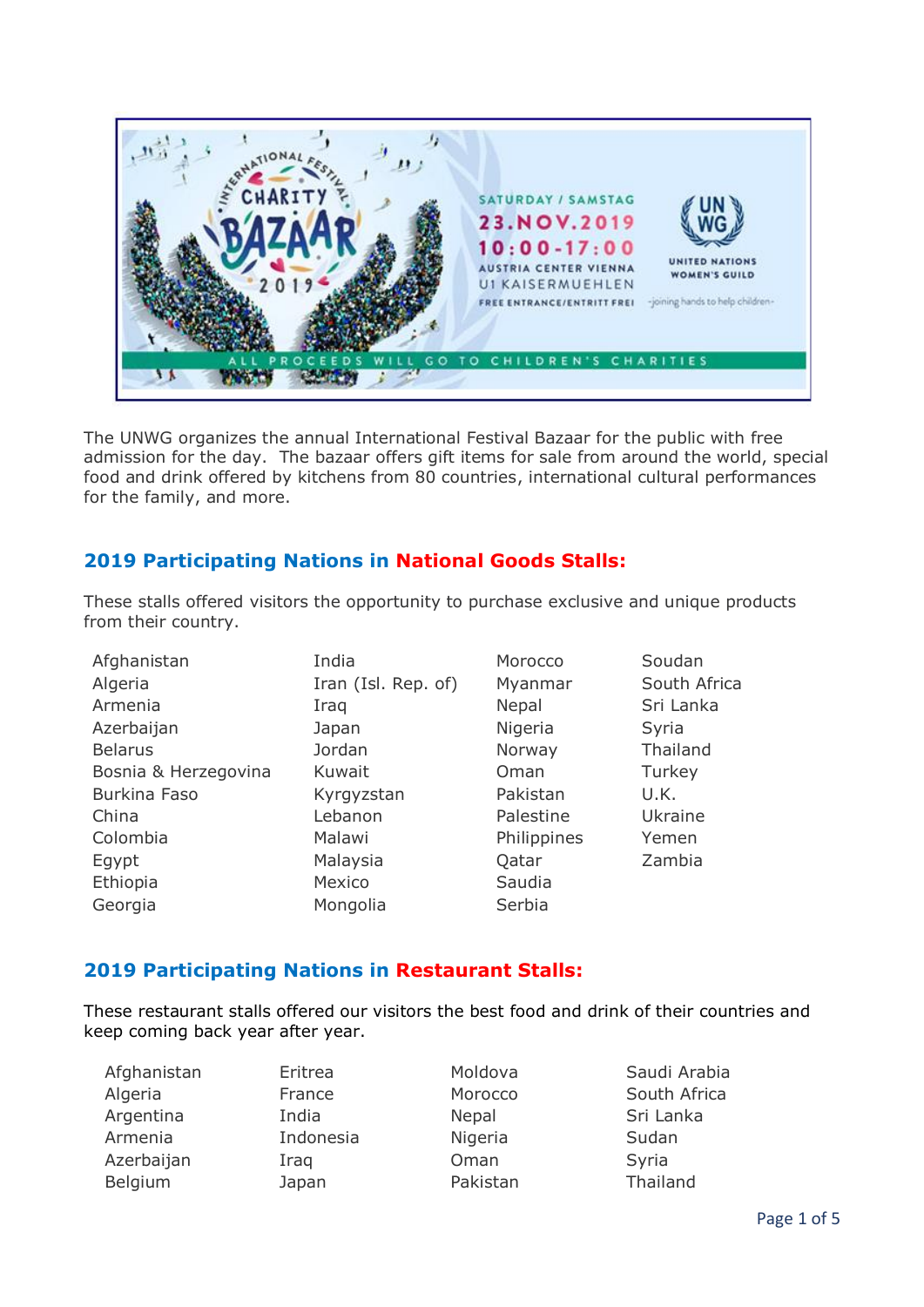| <b>Brazil</b> | Jordan   | Palestine   | United Kingdom |
|---------------|----------|-------------|----------------|
| Canada        | Korea    | Paraguay    | USA            |
| China         | Kuwait   | Peru        | Vietnam        |
| Colombia      | Lebanon  | Philippines | Yemen          |
| Costa Rica    | Libya    | Qatar       |                |
| Egypt         | Malaysia | Russia      |                |

## **2019 UNWG Stalls:**

Members of the UNWG work all year long to design and make handicrafts, find special gift items, collect and sort stamps and coins, as well as items that have been donated by our supporters.

Charity Second-Hand Shop Drinks Kiosk (souvenirs and gifts) Stamps & crafts Coins Collection **Garderobe** Plants (fresh cut and potted plants) Tombola

Books (used books in many languages) Surprise Corner (small donation brings great joy)

#### **2019 Austrian & Austria-Based Charities:**

Austrian and Austria-based charities working to help children have been invited. Money raised by these charities through the sale of their products is kept for their own work.

- Aids Hilfe Wien in Cooperation with Positiver Dialog
- Behindertenhilfe Klosterneuburg
- Dr. Adolf-Lorenz-Schule
- Ferdosi Foundation
- Jugend am Werk
- Lions Club Wien Ostarrichi
- ÖHTB Aichholzgasse
- Österreichische Mexikanische Gesellschaft
- ReadWheel—die mobile Bibliothek
- Rheumalis
- Rotaract Club Wien-Oper
- Selbtshilfegruppe Pflegefamilien & SH Werkstatt
- SOS-Kinderdorf
- Wiener Sozialdienste Förderung & Begleitung GmbH-Handwerk
- Zonta Club Wien-City

### **2019 Crafts and Arts:**

Austrian and international artisans have been invited to present their crafts.

- 
- 
- 
- Galidescu, Maria Maillard, Mavic
- Golkoswky, Rosemarie Maria's Silver
- 
- 
- Astner, Daniel Japanische Katholische Gemeinde
- Butt, Humaira • Kodym, Andrea
- Daksha, Gowda Kraut Santos, Maribel
	-
	-
- Graf, Olivera Neuber, Veronika
- Hurban, Karin Stjernvall, Henrica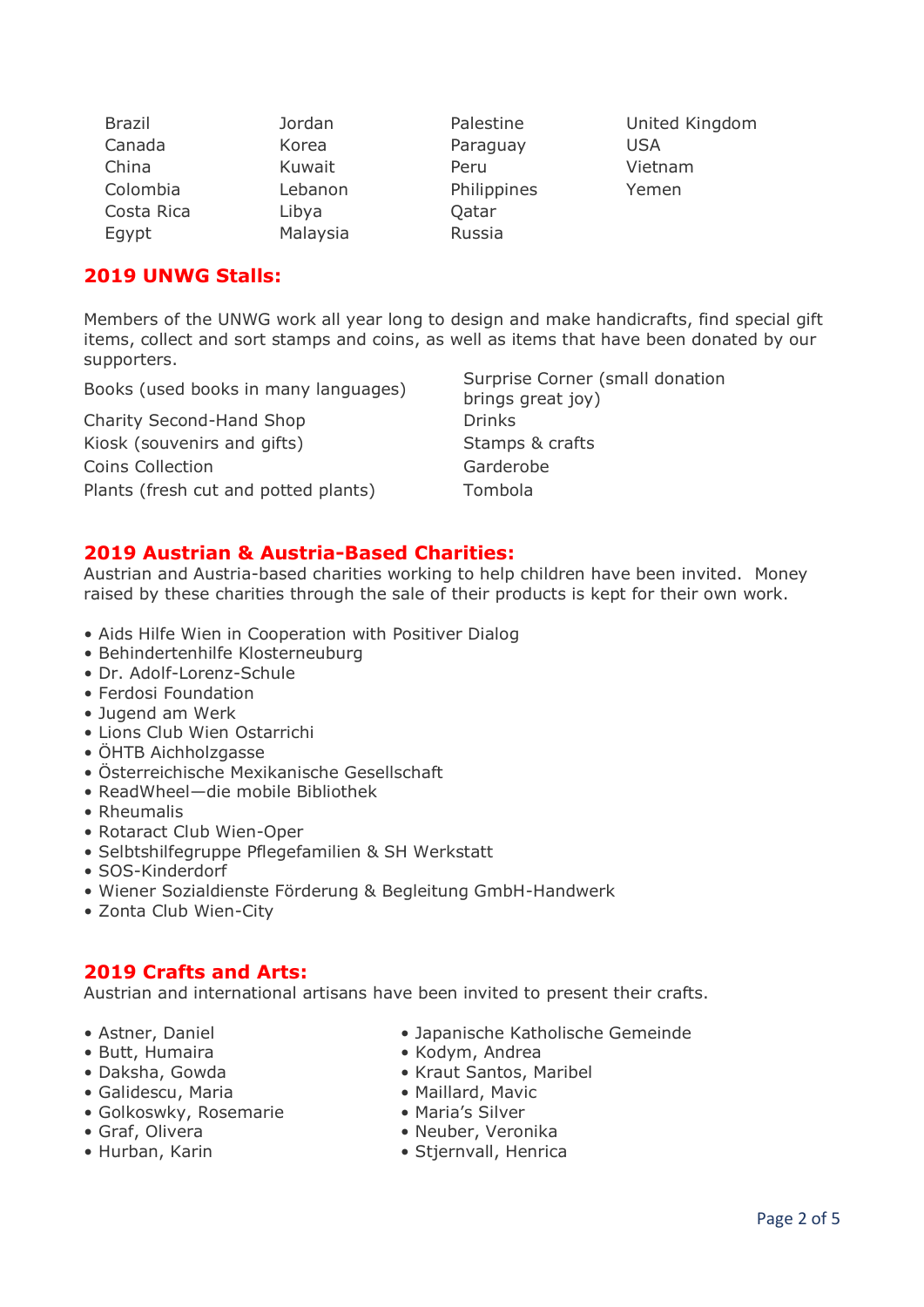# **2019 Entertainment**

#### **Cultural Performances:**

- Afghanistan Traditional display
- Armenia Dance Group Yerazank
- Austria Traditional Waltz
- Bangladesh Dance by Robin Group & Prima Group
- Bolivia Children's Amazonian folk dance
- Bulgaria 'Pendari Vienna' & Folklore Ensemble "Kitka"
- China Taiji Fan Performance, Qipao cultural costume, Lotus Pool Children's Dance
- Colombia Folk dance
- Cuba Showcase
- India Bhangra group dance and classical performance
- Indonesia Shivanata Dance Group
- Native American Traditional Flutist Wolfsheart
- Paraguay Juky & Jeroky Paraguay Colorful flair of Paraguay, Elegance of Paraguay
- Peru Colorful folk dance
- Philippines Dancing Nightingales "Pandango" & Robin Gabriel Roda on the drums
- Sri Lanka
- Ukraine Performance from 'Erudyt' Children's Saturday School
- USA Hawaii Hula by Hula Mai Na Pua Me Mapuana
- Venezuela Cultural dance flair
- West Africa Fulani Milk Maidens

#### **Young Talents & Fashion Diaspora:**

- China: Saxophone Delight, Fashion Diaspora presents Catwalk
- India: Bollywood Dance; Fashion Diaspora Traditional Saris and Modern Styles of India
- Paraguay Jeroky: Bottle Dance of Paraguay
- Ukraine: Song; Fashion Diaspora Catwalk; Designer Maruna
- Afghanistan: Cultural Performance
- West Africa: Fulani Milk Maidens
- Nigeria: Fashion Diaspora presents Catwalk Designer Ifeoma
- Keji Aregbe: Dance Finale International Award-winner

### **Thank You!**

The Bazaar would not be possible without the generosity of our donors. The UNWG would like to express our gratitude to the following:

### **Major Donors:**

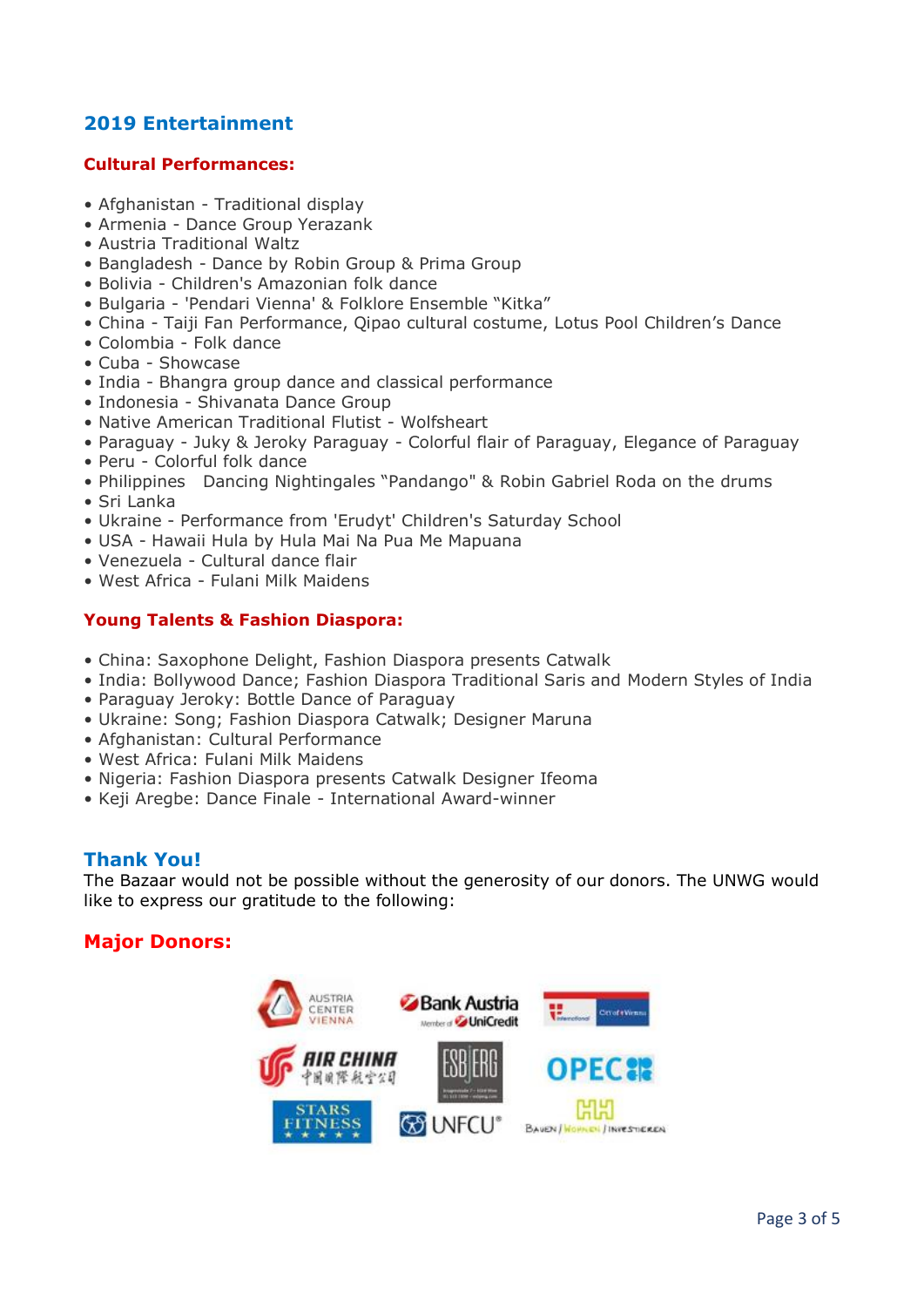# **All Donors:**

Aida Café - Conditorei Kattus Air China Lanz Trachten Alt Wien Kaffee **LeeDina Portraits** Ambassador Hotel Vienna Leiner Austria Centre Vienna Liska Azerbaijan Embassy Lobmeyr Bank Austria Lusthaus Restaurant Beauty Island Manner Blumen Fellner Donau Zentrum Mautner Markhof Boehringer Ingelheim Meinl am Graben Bundy Bundy **Nägele** and Strubell Chopard Nestle Clarins GmbH New Age Fotografie Coiffeur Bramo NH Hotel DDSG Blue Danube Cruise Norbert Jakob Schmid Verlags GmbH Dorotheum OBI, Klosterneuburg Elitetours OPEC Erik Esbjerg Park Inn by Radisson Uno City Vienna Hotel Estee Lauder **Rahimi Carpet** Flamm Raiffeisen Bank Frey Wille **REMAX 1030 Vienna** Friseur Haar Le Kin Schönbrunn Zoo Gewista Werbegesellschaft mbH Schwäbische Jungfrau Guerlain Sichuan Restaurant Grand Hotel Vienna Sonnentherme Lutzmannsburg Hannelore Fußpfleg/footcare Stars Fitness Betriebsgesellschat m.b.H Hart & Hart Bautraeger GmbH Stauds Hermitage Theatre of Classical Russian Ballet, St. Petersburg Trip for two<br>Petersburg Trip for two Hotel Boutique Majestique Deluxe, St. Petersburg Teekanne